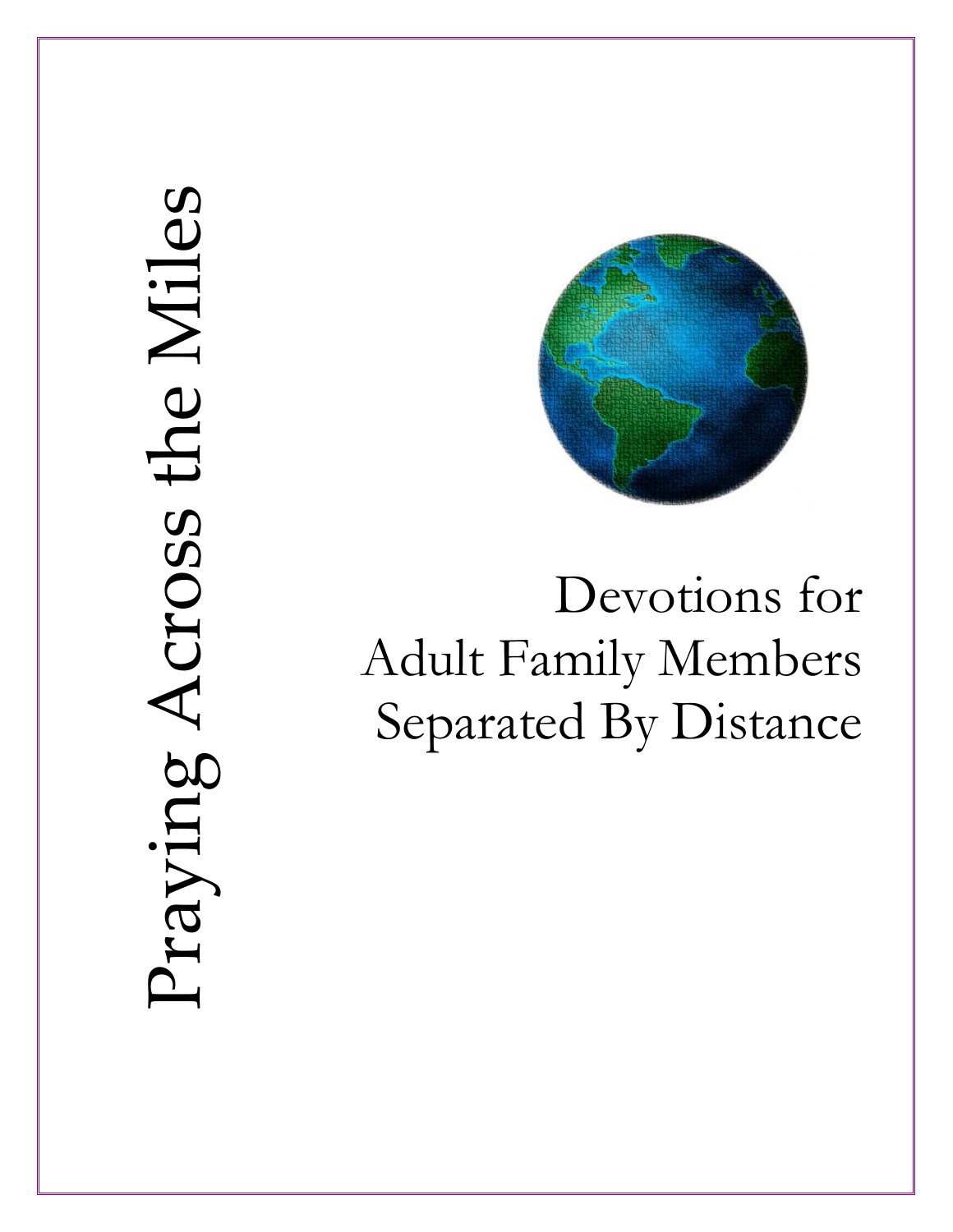# **Fear**

#### *She said:*

It feels like the day his picture fell off the wall. We lived in California, so an earthquake was the culprit, but it was still dashed on the floor. I'm picking up the broken pieces, and I can't stop crying.

#### **Reflection**:

- 1. As you read her words, did a specific incident of fear come to your mind?
- 2. What is keeping you from allowing God to help you overcome your fears?
- 3. How do you strengthen your relationship with God?

#### **Holder of my fears**

Blessed be thou, Jesus Christ, holder of my fears. They tremble like small birds in your hands, desperately struggling to get free.

> Am I losing my sight? Will my child be safe? Can I do my job? Will I be loved? Am I good enough? There's no time!

You hold each securely in warm, strong hands. You stroke them tenderly until they relax. They fall asleep in the nest of your embrace.

> And when all my fears are calmed, You hold only me. Beloved be thou, Jesus Christ. Beloved!

 *By Carol K. Everson*  (*Women's Uncommon Prayers*)

#### **Scripture**

#### **Psalm 102: 1 – 2, 6-8**

<sup>1</sup>Hear my prayer, O LORD; let my cry come to you. 2 Do not hide your face from me on the day of my distress. Incline your ear to me; answer me speedily on the day when I call. 6 I am like an owl of the wilderness, like a little owl of the waste places. 7 I lie awake; I am like a lonely bird on the housetop. <sup>8</sup>All day long my enemies taunt me; those who deride me use my name for a curse.

**Luke 8: 22 – 25** *Calming the Storm* 

One day he got into a boat with his disciples, and he said to them, 'Let us go across to the other side of the lake.' So they put out, and while they were sailing he fell asleep. A gale swept down on the lake, and the boat was filling with water, and they were in danger. They went to him and woke him up, shouting, 'Master, Master, we are perishing!' And he woke up and rebuked the wind and the raging waves; they ceased, and there was a calm. He said to them, 'Where is your faith?' They were afraid and amazed, and said to one another, 'Who then is this, that he commands even the winds and the water, and they obey him?'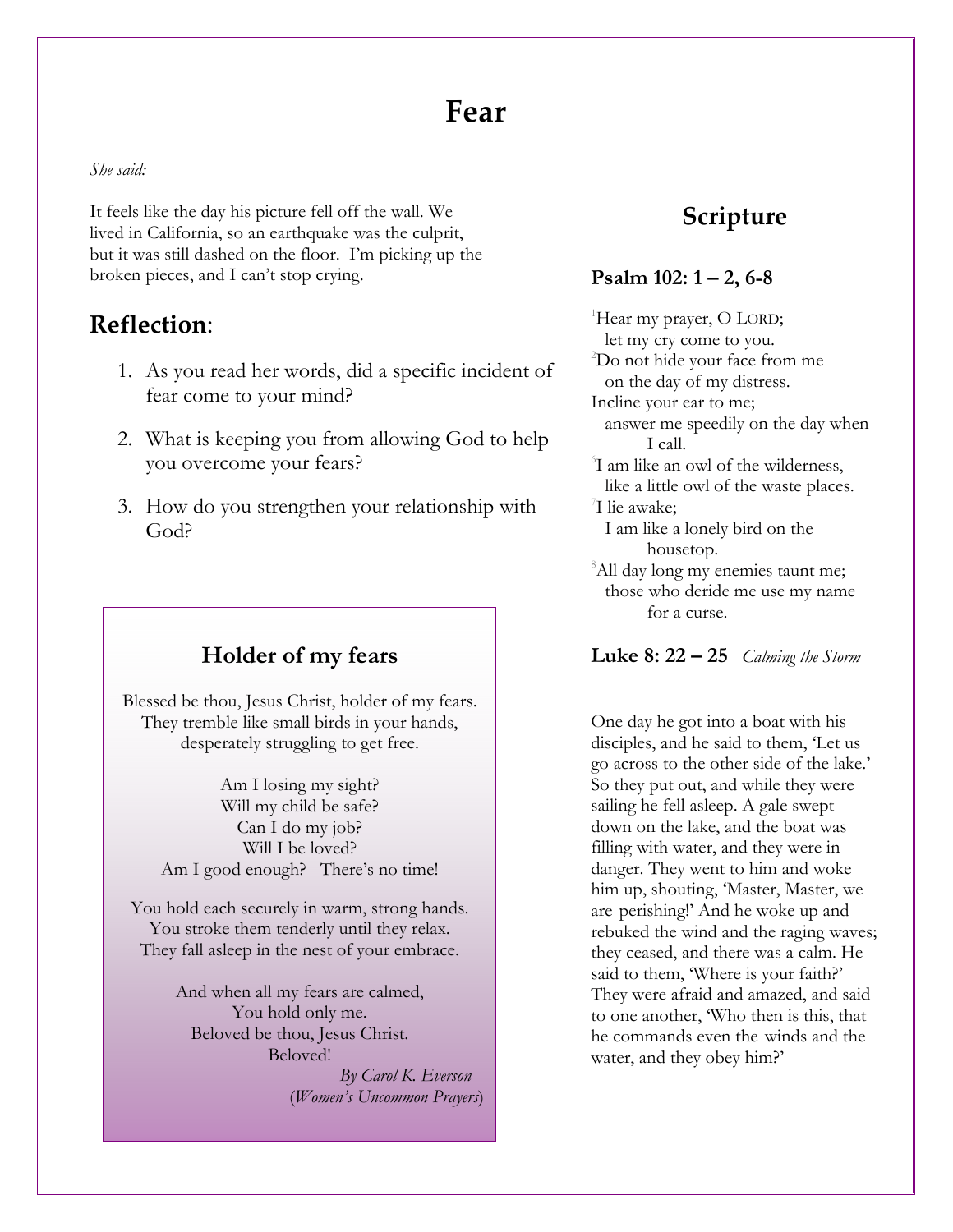# **Control**

"Mr. Winn will take you to get a haircut tomorrow."

*"No," said our four year old son.* 

"But you like Mr. Winn," I reasoned.

*"Yes," he replied.* 

"He will be here in a few hours."

*"But Mommy," he protested, "that's something I do with Daddy. I don't want to go with Mr. Winn."* 

It was time for negotiation. "Daddy keeps his hair short; you like to look like Daddy."

*"I'll wait for Daddy to come home," he declared*.

"Even if your hair covers your eyes?"

*"Yup. I want Daddy."* 

Me too. Me too. Okay, you can wait.

## **Reflection**:

- 1. Does this conversation sound familiar? Who's in control?
- 2. Consider the things you worry about. How does worry actually hinder you?
- 3. The mother honored the child's desire not to get his haircut. How will you release the need to control that which you have no power over?

#### **God Bless**

God bless all those that I love; God bless all those that love me; God bless all those that love those that I love, And all those that love those that love me.

> *From an old New England sampler*  (*Prayers for Children*)

## **Scripture**

#### **Proverbs 3: 1-2, 5-6, 11-12**

My child, do not forget my teaching, but let your heart keep my commandments; for length of days and years of life and abundant welfare they will give you.

Trust in the LORD with all your heart, and do not rely on your own insight. In all your ways acknowledge him, and he will make straight your paths.

My child, do not despise the LORD's discipline or be weary of his reproof, for the LORD reproves the one he loves, as a father the son in whom he delights.

## **Matthew 6:25 - 31**

*Lilies of the Field* 

'Therefore I tell you, do not worry about your life, what you will eat or what you will drink, or about your body, what you will wear. Is not life more than food, and the body more than clothing? Look at the birds of the air; they neither sow nor reap nor gather into barns, and yet your heavenly Father feeds them. Are you not of more value than they? And can any of you by worrying add a single hour to your span of life? And why do you worry about clothing? Consider the lilies of the field, how they grow; they neither toil nor spin, yet I tell you, even Solomon in all his glory was not clothed like one of these. But if God so clothes the grass of the field, which is alive today and tomorrow is thrown into the oven, will he not much more clothe you—you of little faith? Therefore do not worry, saying, "What will we eat?" or "What will we drink?" or "What will we wear?"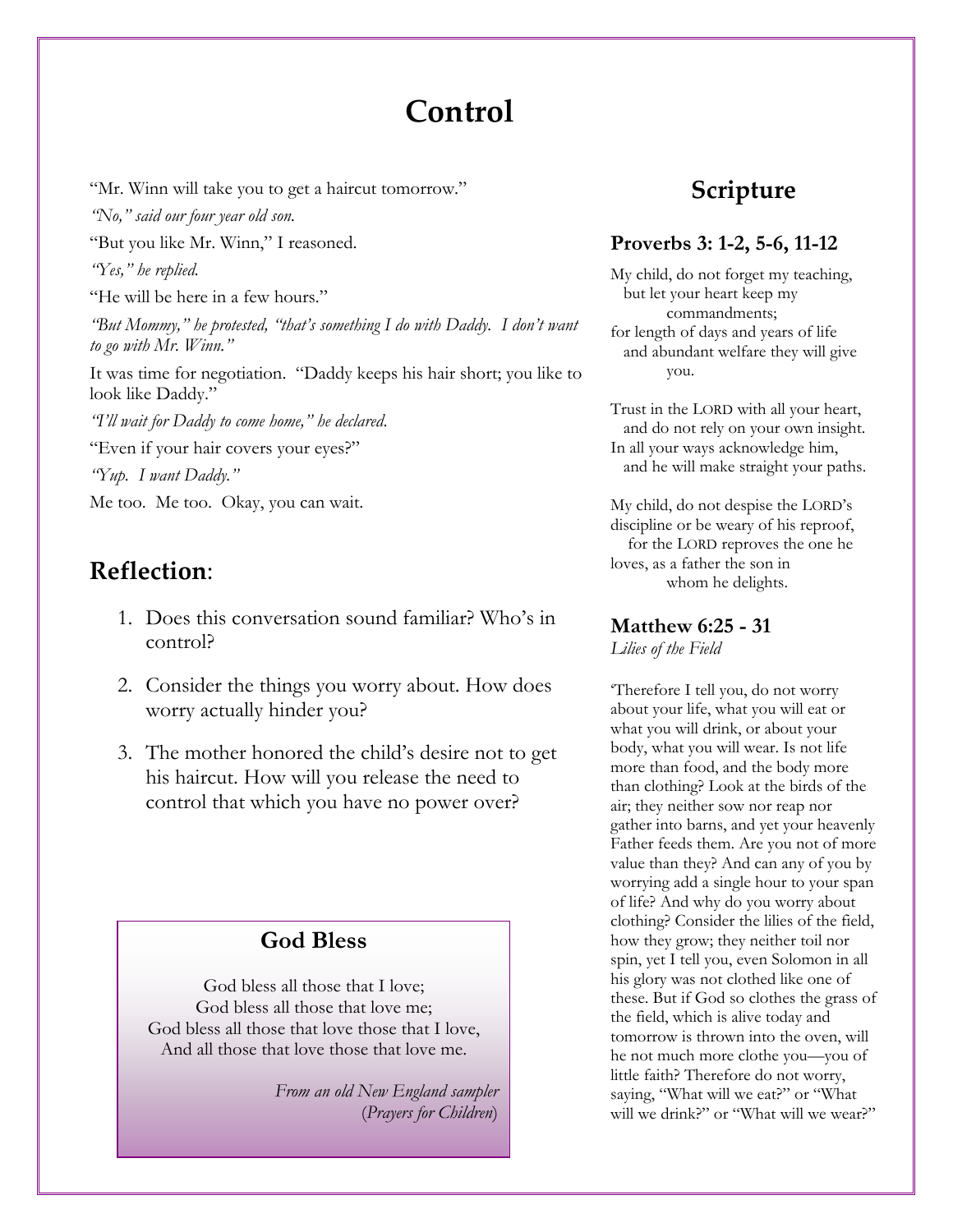# **Conflict**

Has it only been a month since I left home? You have always supported everything I've ever done, and we've known this would happen eventually. I've both dreaded and longed to be mobilized; this is what I've trained to do for years.

But it hurts to be away from you.

I'm learning to live full time in an environment I've only known part time. I'm taking on challenges that seemed distant only a few weeks ago.

And now we're half a world apart. How will we live? A day at a time!

I have to be here. I want to be here. I want to be next to you—right now! Conflict isn't limited to battlefields…

#### **Reflection:**

- 1. What conflicts are you presently facing in your life?
- 2. What is your "darkest valley"?
- 3. What will it take for you to truly follow Jesus?

#### **Thoughts in Solitude**

My Lord, God, I have no idea where I am going. I do not see the road ahead of me. I cannot know for certain where it will end. Nor do I really know myself, and the fact that I think I am following your will does not mean I am actually doing so. But I believe that the desire to please you does, in fact, please you. And I hope I have that desire in all that I am doing. I hope that I will never do anything apart from that desire. And I know that if I do this, you will lead me by the right road though I may know nothing about it. Therefore will I trust you always though I may seem to be lost and in the shadow of death. I will not fear, for you are ever with me, and you will never leave me to face my perils alone. Amen.

*- Thomas Merton*

## **Scripture**

#### **Psalm 23**

<sup>1</sup>The LORD is my shepherd, I shall not want.

2 He makes me lie down in green pastures; he leads me beside still waters; 3 he restores my soul. He leads me in right paths for his name's sake.

4 Even though I walk through the darkest valley, I fear no evil; for you are with me; your rod and your staff - they comfort me.

5 You prepare a table before me in the presence of my enemies; you anoint my head with oil; my cup overflows. 6 Surely goodness and mercy shall follow me all the days of my life, and I shall dwell in the house of the LORD my whole life long.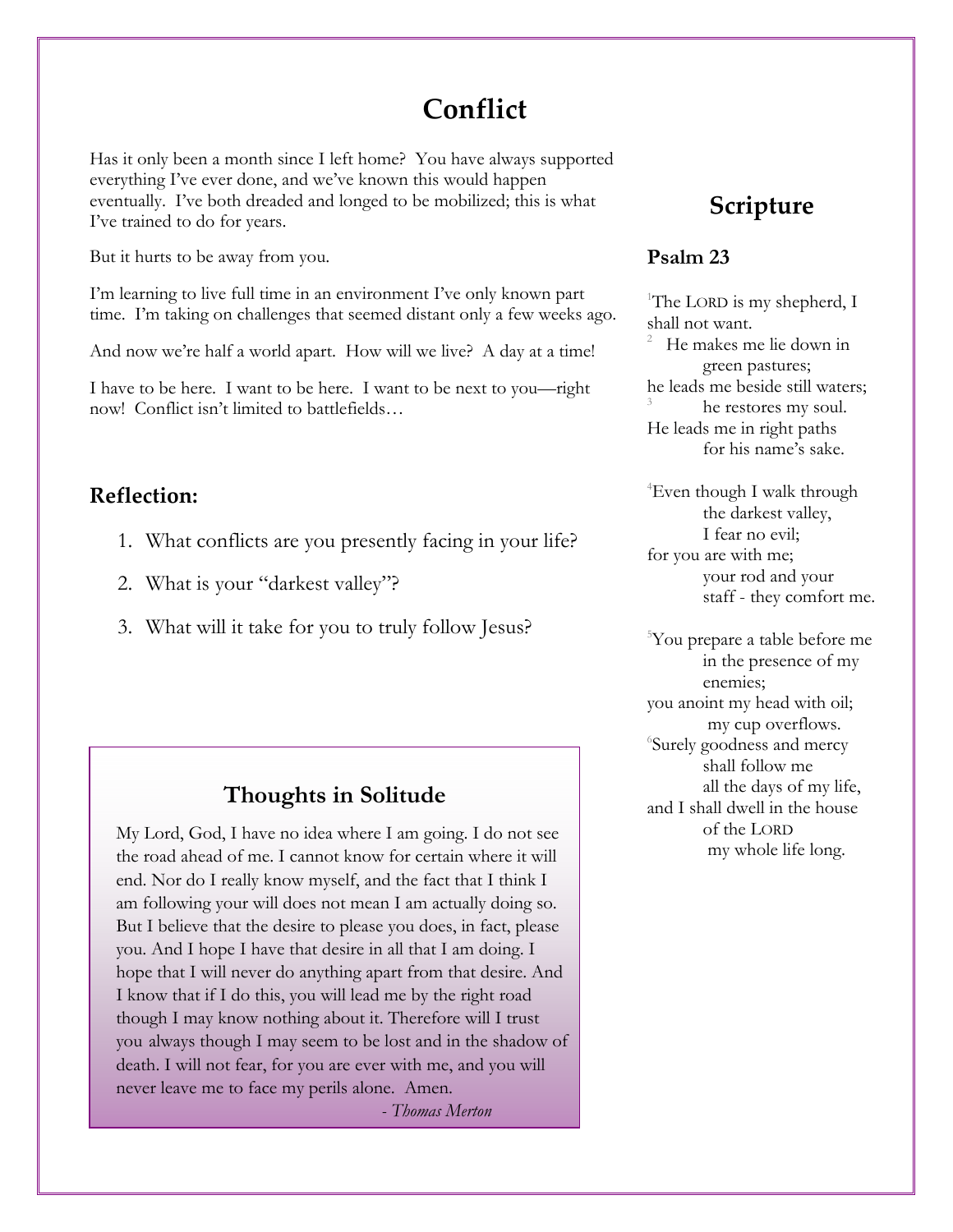## **What If He Thinks I Don't Need Him?**

First, it was the living room lamp. Then the light burned out in the entry way, followed by the landing. Out went the hall light. Is *everything* around here burning out? *He* takes care of light bulbs! I can do it, but if I do, I'll have to do everything around here. What if he thinks I don't need him?

Some things can wait. When he comes home, we'll go from darkness into light. But that hall light has to change now...

#### **Reflection:**

- 1. How do you deal with your frustrations?
- 2. When do you feel like you just can't handle it anymore?
- 3. Where might you find humor in the simplest of frustrations?

## **Scripture**

**Psalm 27: 1-3** 

<sup>1</sup>The LORD is my light and my salvation; whom shall I fear? The LORD is the stronghold<sup>\*</sup> of my life; of whom shall I be afraid?

2 When evildoers assail me to devour my flesh my adversaries and foes they shall stumble and fall.

3 Though an army encamp against me,

 my heart shall not fear; though war rise up against me, yet I will be confident.

#### **A Blessing Prayer for Frustration**

Bless this distracting frustration, O Lord, as it must be a powerful source of growth for me. I cannot pray it away (although I have tried) as it is obviously part of your plan.

So with wisdom and spiritual poise, Let me embrace this blessed frustration, Trusting in your divine intentions, Your omniscient ways, and even at times, Your sense of humor.

In the name of your Son, my Savior, Jesus Christ. Amen.

 *Cynthia Horvath Garbutt (Women's Uncommon Prayer)*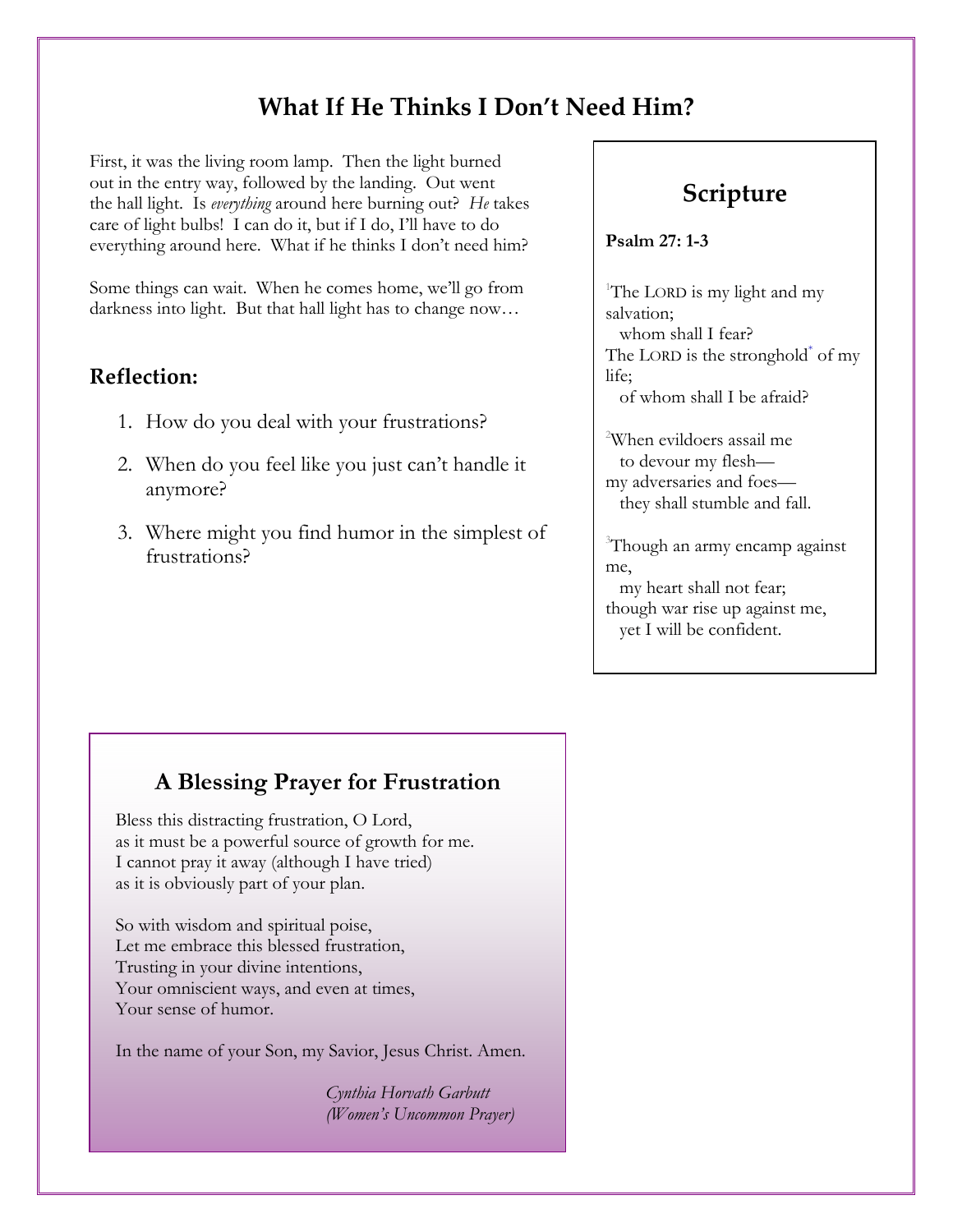# **Releasing & Accepting**

Busy, busy, busy! So much to do, so many details to cover, so many projects to complete—such a foreign land. As I've written to you before—I don't fear dying as much as injury. Having been around enough military hospitals to know what can happen to a body, I live in fear of imposing burdens on you. I fear losing you.

It's time to let go of inordinate attachments, which include you. It's time to release my fear—even of losing my life.

There's a letter I must write to you—the one that says "to be opened in the event of my death". Two more must be written; one for each of our children. It's time to release you—to encourage you to remarry if something happens to me. It's time to ask our children to forgive me for dying young and hope they'll understand when they're older.

The letters are coming.

#### **Reflection:**

- 1. Have you come to grips with the possibility of death or serious injury?
- 2. Reflect upon the seasons of your life past and present.
- 3. How will you prepare for future seasons in your life?

#### **A Prayer attributed to St. Francis**

Lord, make us instruments of your peace. Where there is hatred, let us sow love; where there is injury, pardon; where there is discord, union; where there is doubt, faith; where there is despair, hope; where there is darkness, light; where there is sadness, joy. Grant that we may not so much seek to be consoled as to console; to be understood as to understand; to be loved as to love. For it is in giving that we receive; it is in pardoning that we are pardoned; and it is in dying that we are born to eternal life. *Amen.*

## **Scripture**

Ecclesiastes 3: 1- 8

For everything there is a season, and a time for every matter under heaven: a time to be born, and a time to die; a time to plant, and a time to pluck up what is planted; a time to kill, and a time to heal; a time to break down, and a time to build up; a time to weep, and a time to laugh; a time to mourn, and a time to dance; a time to throw away stones, and a time to gather stones together; a time to embrace, and a time to refrain from embracing; a time to seek, and a time to lose; a time to keep, and a time to throw away; a time to tear, and a time to sew; a time to keep silence, and a time to speak; a time to love, and a time to hate; a time for war, and a time for peace.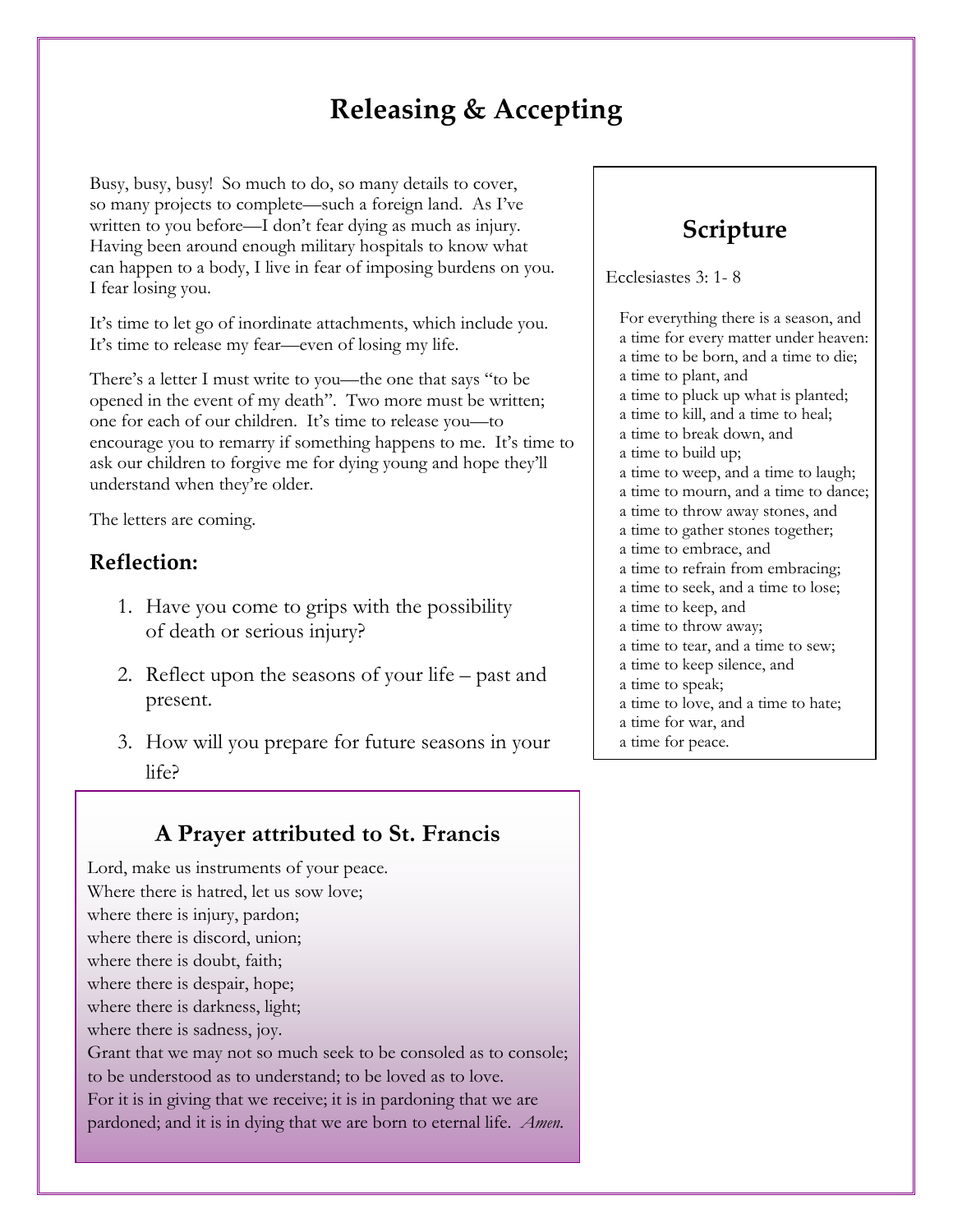# **Who Do I Talk To?**

Everything I read says, "Contact the chaplain." What if your husband *is* the chaplain? What's there for you? My husband didn't go with his unit; he's an Individual Augmentee. I don't know anyone he works with; neither did he until he arrived in Afghanistan. Who do I talk to?

## **Reflection**:

- 1. When have you experienced a time when no one was listening to you?
- 2. Reflect upon a time when you have heard the voice of God. Was the answer what you wanted or what you needed?
- 3. How might you make time in your day, with all the demands placed on you, to listen to the voice of God?

## **Scripture**

#### **Psalm 61: 1 – 3**

<sup>1</sup>Hear my cry, O God; listen to my prayer. 2 From the end of the earth I call to you, when my heart is faint.

Lead me to the rock that is higher than I; <sup>3</sup> for you are my refuge, a strong tower against the enemy.

#### **A Prayer for Guidance**

O God, here I am, a single entity, bearing the cares of many on my shoulders. Help me to continue to be a source of light for them by your spirit. Keep me from being weary. Help me to continue to remember that your grace is sufficient. Continue to light my path and help me in all things not to rely on my own insight but to trust in you with all my heart, for you will direct my path. *Amen.* 

> *Debra Q. Bennett (Women's Uncommon Prayer)*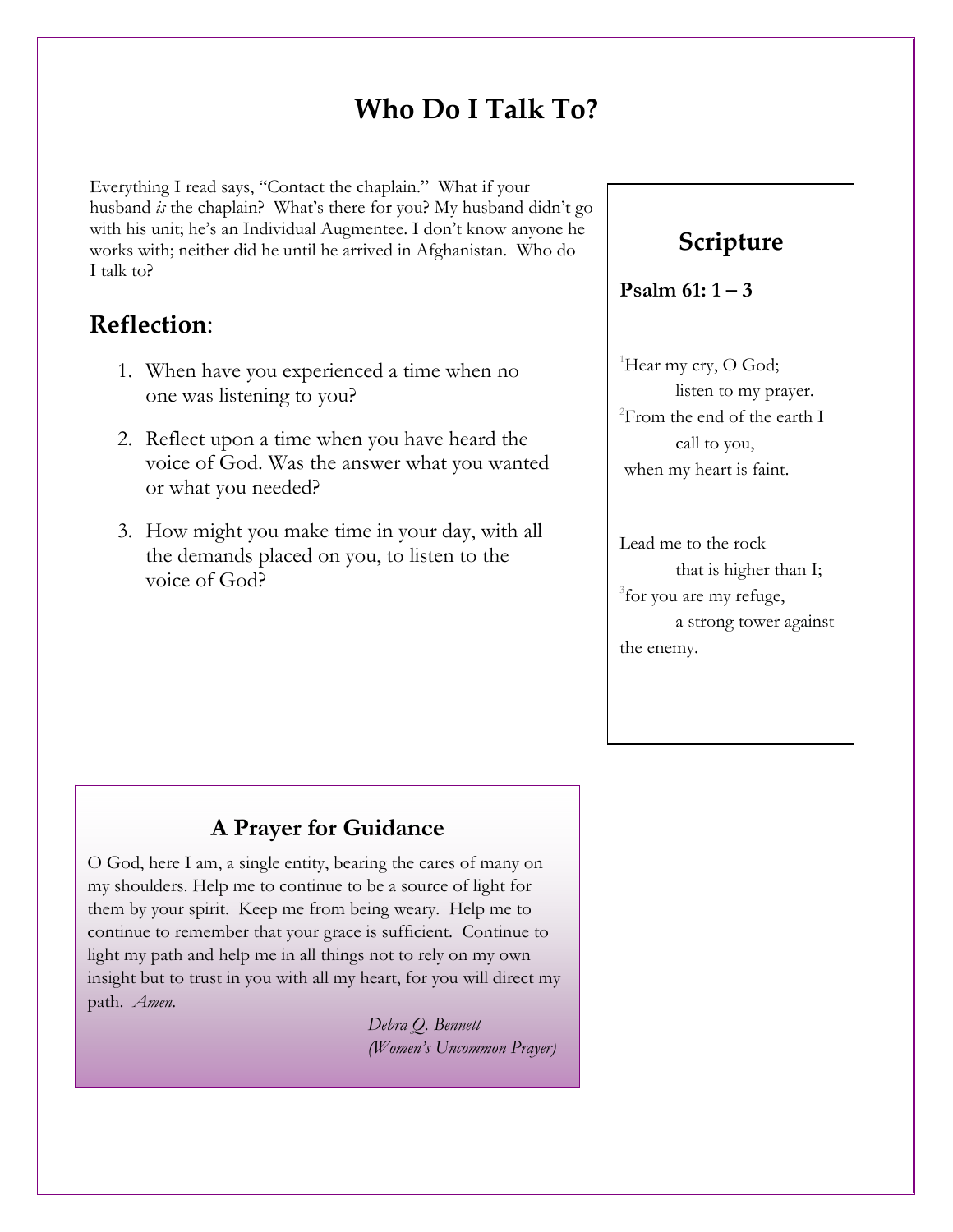## **Emptiness Here**

When he first left, our children slept with me. It comforted all of us. They needed to go back to their beds, and I to mine. The bed is so big….and empty. I pile pillows to fill up his side. I don't want to get used to having the whole bed to myself, so I make room. I lie awake and worry, tossing and turning. I'll paint the bathroom tonight.

## **Reflection:**

- 1. What keeps you awake at night?
- 2. The psalm speaks of enemies and evildoers. What thoughts pervade your mind at night that is triggered by the empty space beside you?
- 3. What are some practical reminders or symbolic gestures that will ease your emptiness?

#### **Missed Miseries**

When we are busy bemoaning some dreadful hardship that has befallen us, it would be a help to write down all those other dreadful hardships – the ones we lie awake dreading, the ones that never happened. Then, as we ready this long, long list of all the nasty things that never happened, we might praise and thank you, Lord, for these blessings and ask you to forgive us. For we trust our lives into your hands and then snatch them back again, to lie awake as we dread the next hardship that may never come.

> The Reverend Virginia C. Thomas  *(Women's Uncommon Prayer)*

## **Scripture**

#### **Psalm 6: 3 – 9**

<sup>3</sup>My soul also is struck with terror, while you, O LORD—how long?

4Turn, O LORD, save my life; deliver me for the sake of your steadfast love. 5For in death there is no remembrance of you;

> in Sheol who can give you praise?

6I am weary with my moaning; every night I flood my bed with tears;

I drench my couch with my weeping.

7My eyes waste away because of grief; they grow weak because of all my foes.

8Depart from me, all you workers of evil,

for the LORD has heard the sound of my weeping.

<sup>9</sup>The LORD has heard my supplication; the LORD accepts my prayer.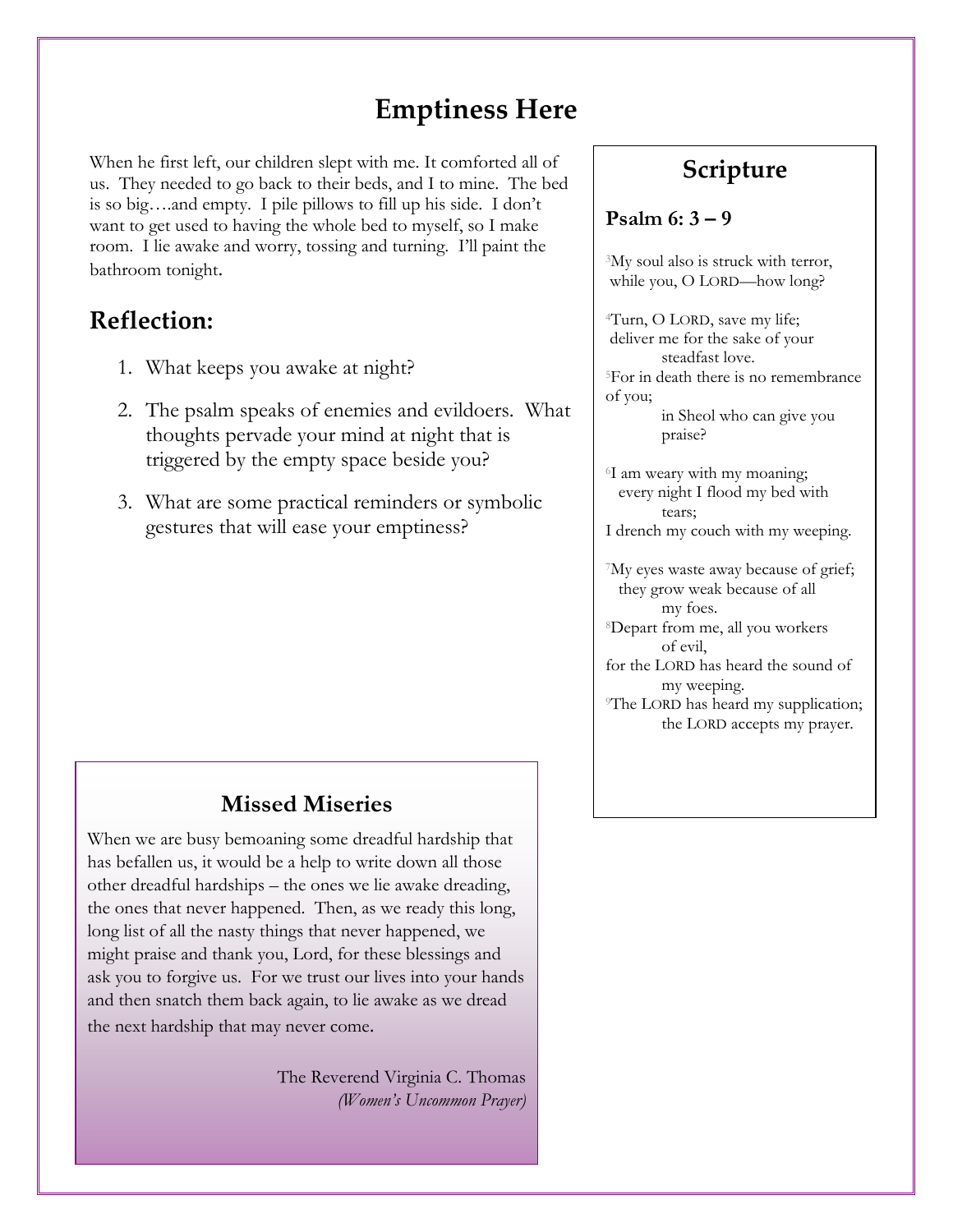## **Emptiness There**

Same story, different day. Work, sleep, eat, work. There's new meaning to "ordinary time"! I'm not doing anything heroic—in fact everything is mundane *ad nauseum*, so I just keep going.

You have been working so hard in your job while parenting our two young children. I have no doubt who has the heavier burden right now—your life is more complex than I ever wanted it to be.

Our son's birthday is coming up—I "celebrate" with a friend missing a year's worth of birthdays, anniversaries, and holidays. Coffee is good for commiseration. I'm trying to identify with your position. You'll host his birthday party. You'll help him open gifts. You send me photos and tell me about his "war protest" of refusing to get a haircut until I return - look at his long curls!

Tell him I'm proud of him. Tell him we'll go out for ice cream after visiting the barber. Tell him I miss him and his sister. Tell them I feel guilty about being away, even though guilt doesn't make sense right now.

## **Scripture**

**Luke 13: 18 – 19** 

He said therefore, 'What is the kingdom of God like? And to what should I compare it? It is like mustard seed that someone took and sowed in the garden; it grew and became a tree, and the birds of the air made nests in its branches."

## **Reflection:**

- 1. Can you recall a time when you felt that you were "potbound"?
- 2. The mustard tree provided a safe place for the birds to nest. Reflect upon the safe place you have helped to provide for yourself and others.
- 3. How will you use your personal growth help heal the effects of distance?

## **Repotting**

We can learn something about ourselves by looking at a potted plant. Some plants don't mind filling up their whole pot. Others resent the crowding. Sometimes the effects of crowding are sudden and obvious. Drastic measures may be required. Sometimes these are painful and shocking. Making room for growth requires waiting – waiting for the pain to subside and the shock to register. Hopefully waiting for the growth that we desire. Will we make it or not? Help us to see this not as a problem but as a process. Help us surrender to the growth that only comes with pain, with division, with helplessness, with waiting. Especially the days and weeks of waiting.

> Adapted from *Being Home: A Book of Meditations (Repotting) by Gunilla Norris*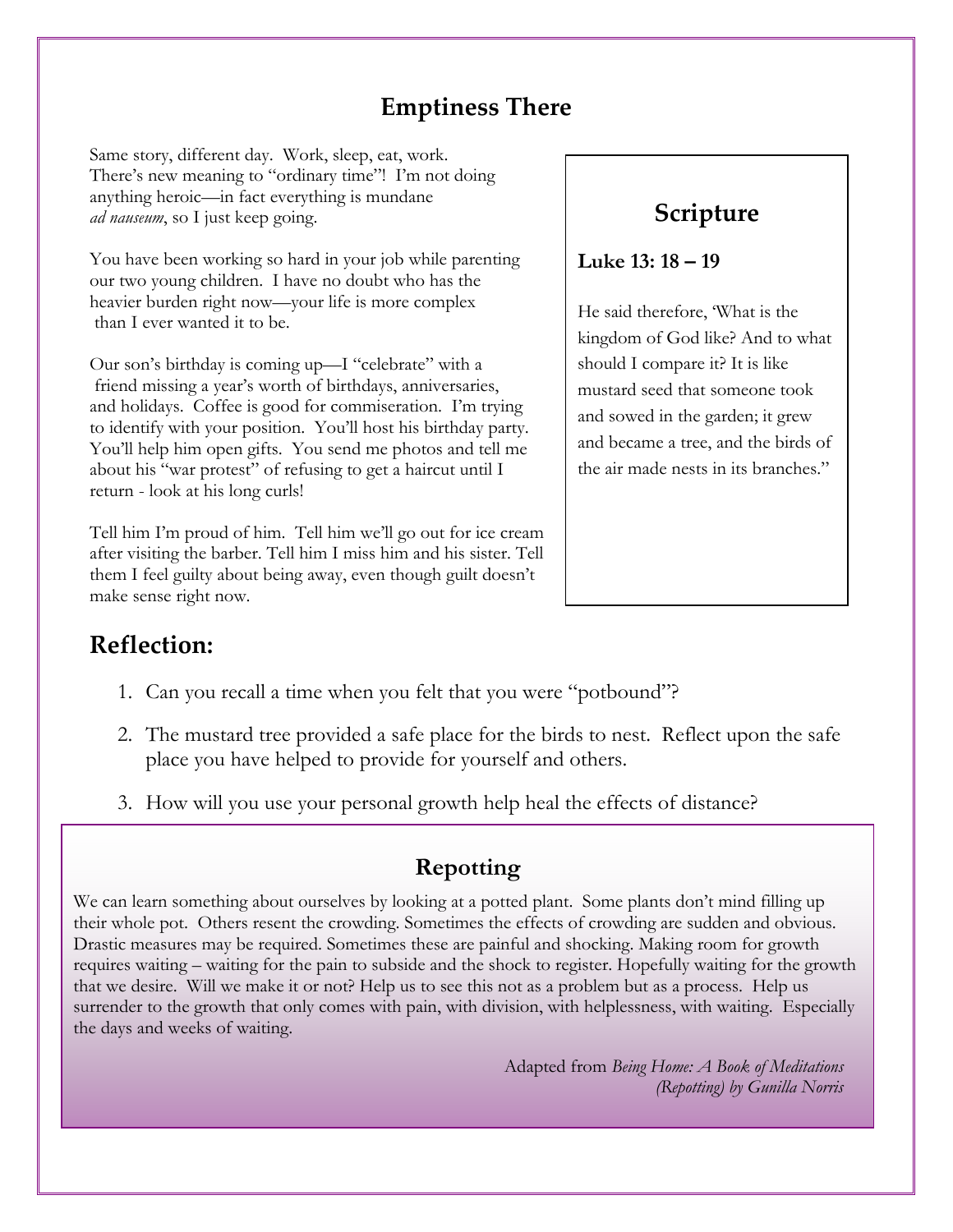# **Celebration**

His birthday was a few weeks ago. I didn't expect it to be difficult, but I couldn't stop wondering where he was, who he was with, and whether bullets were flying. Do you celebrate birthdays while at war? My mother baked pecan pies (his favorite); they made it intact!

The doorbell rang. I don't want to see anyone; who could it be?

Alison stands at the door with a cake. She smiles and says, "I noticed that today is his birthday, so I brought over a birthday cake. How about we celebrate?"

I love you, Alison!!

## **Reflection:**

- 1. Recall a time when someone has reached out to you and made you smile.
- 2. Reflect upon a time when you were afraid to ask a friend for help. Why did you hesitate?
- 3. What will you do to help a friend who needs a celebration?

#### **My Friends**

My friends are those who listen when I am sad, laugh with me when I am happy, are quiet with me when I am tired and who trust me.

God, protect them

and let me learn to trust them as they trust me.

Teach me to be as good a friend as they are to me. And let me learn to treat you as the best of my friends, and to trust you.

*Prayers for Children* 

## **Scripture**

#### **Luke 11: 5 – 10**

 And he said to them, 'Suppose one of you has a friend, and you go to him at midnight and say to him, "Friend, lend me three loaves of bread; for a friend of mine has arrived, and I have nothing to set before him." And he answers from within, "Do not bother me; the door has already been locked, and my children are with me in bed; I cannot get up and give you anything." I tell you, even though he will not get up and give him anything because he is his friend, at least because of his persistence he will get up and give him whatever he needs.

 'So I say to you, Ask, and it will be given to you; search, and you will find; knock, and the door will be opened for you. For everyone who asks receives, and everyone who searches finds, and for everyone who knocks, the door will be opened."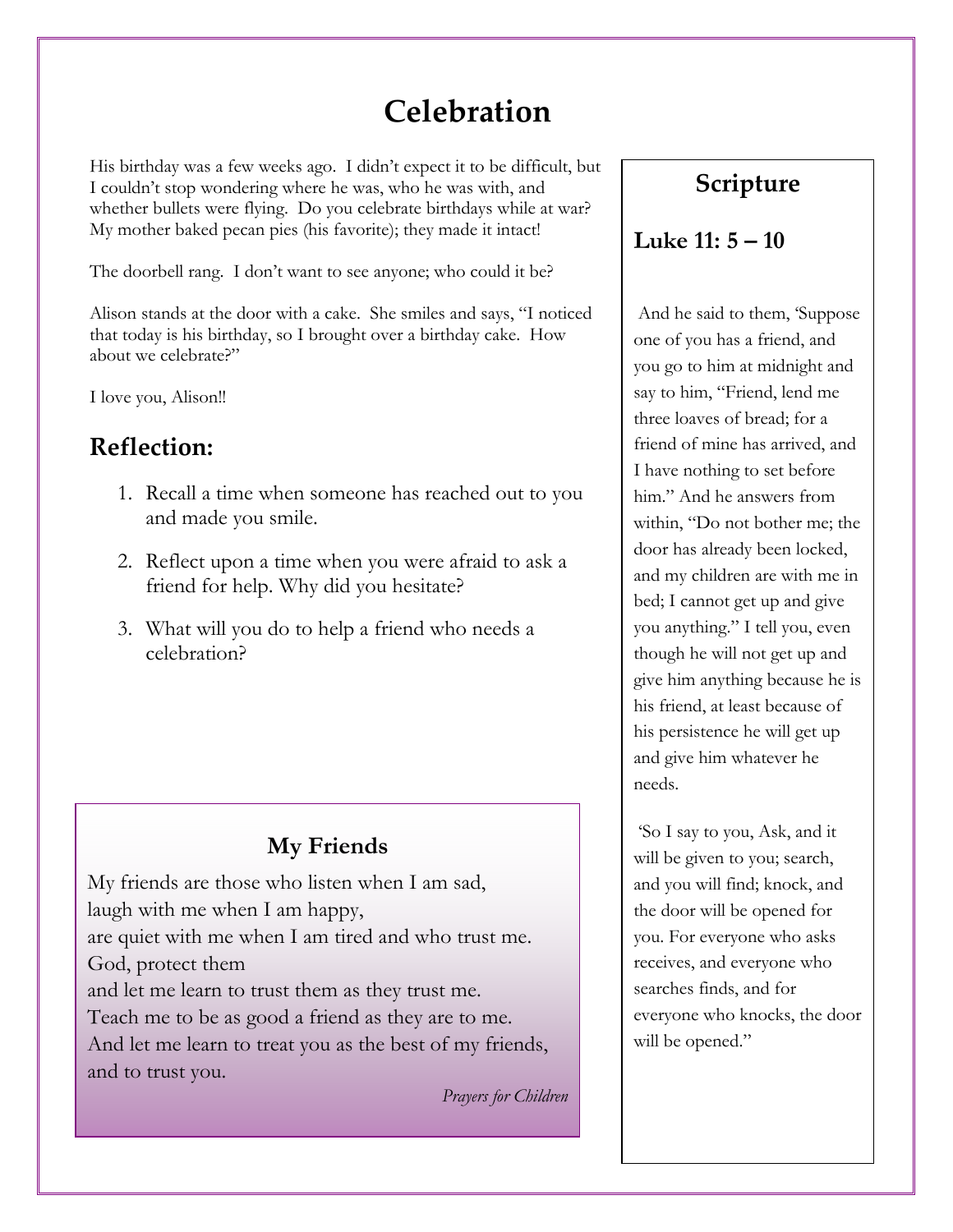## **Resurrection**

I didn't want to come here today. To smile and pretend everything is okay. It reminds me of the day he finally left the US after predeployment training.

They're singing the opening hymn, and I can't stop the tears. If I hurry, I can slip out without anyone noticing. Oh, the ushers. I have to get past the ushers. If I put on my sunglasses, they won't notice. It almost works, until the usher grabs my arm.

"Hey!" he says.

Damn, I'm caught.

Strong hands turn my shaking shoulders towards him. His voice is steady and calm, but soft and gentle. "He will come home. It will be okay. You have to believe that." He turned me around and steered me to my pew as the ancient words began, washing over me. I am enveloped in the timelessness. *He is risen! He is risen!*

## **Reflection:**

- 1. Has there ever been a time when you had to be somewhere that you didn't want to be and you felt so alone?
- 2. I wonder if you have ever heard the Good Shepherd call you by name? What is Jesus asking of you?
- 3. How have you been transformed by the experience of separation, of listening for God's voice and of celebrating the gift of the resurrection?

#### **Collect for Good Shepherd Sunday**

O God, whose Son Jesus is the good shepherd of your people; Grant that when we hear his voice we may know him who calls us each by name, and follow where he leads; who, with you and the Holy Spirit, lives and reigns, one God, for ever and ever. *Amen.* 

 *Book of Common Prayer* 

## **Scripture**

#### **Romans 8:38-39**

For I am convinced that neither death, nor life, nor angels, nor rulers, nor things present, nor things to come, nor powers, nor height, not depth, nor anything else in all creation will be able to separate us from the love of God in Christ Jesus our Lord.

## **John 10: 11-16**

 'I am the good shepherd. The good shepherd lays down his life for the sheep. The hired hand, who is not the shepherd and does not own the sheep, sees the wolf coming and leaves the sheep and runs away—and the wolf snatches them and scatters them. The hired hand runs away because a hired hand does not care for the sheep. I am the good shepherd. I know my own and my own know me, just as the Father knows me and I know the Father. And I lay down my life for the sheep. I have other sheep that do not belong to this fold. I must bring them also, and they will listen to my voice. So there will be one flock, one shepherd.